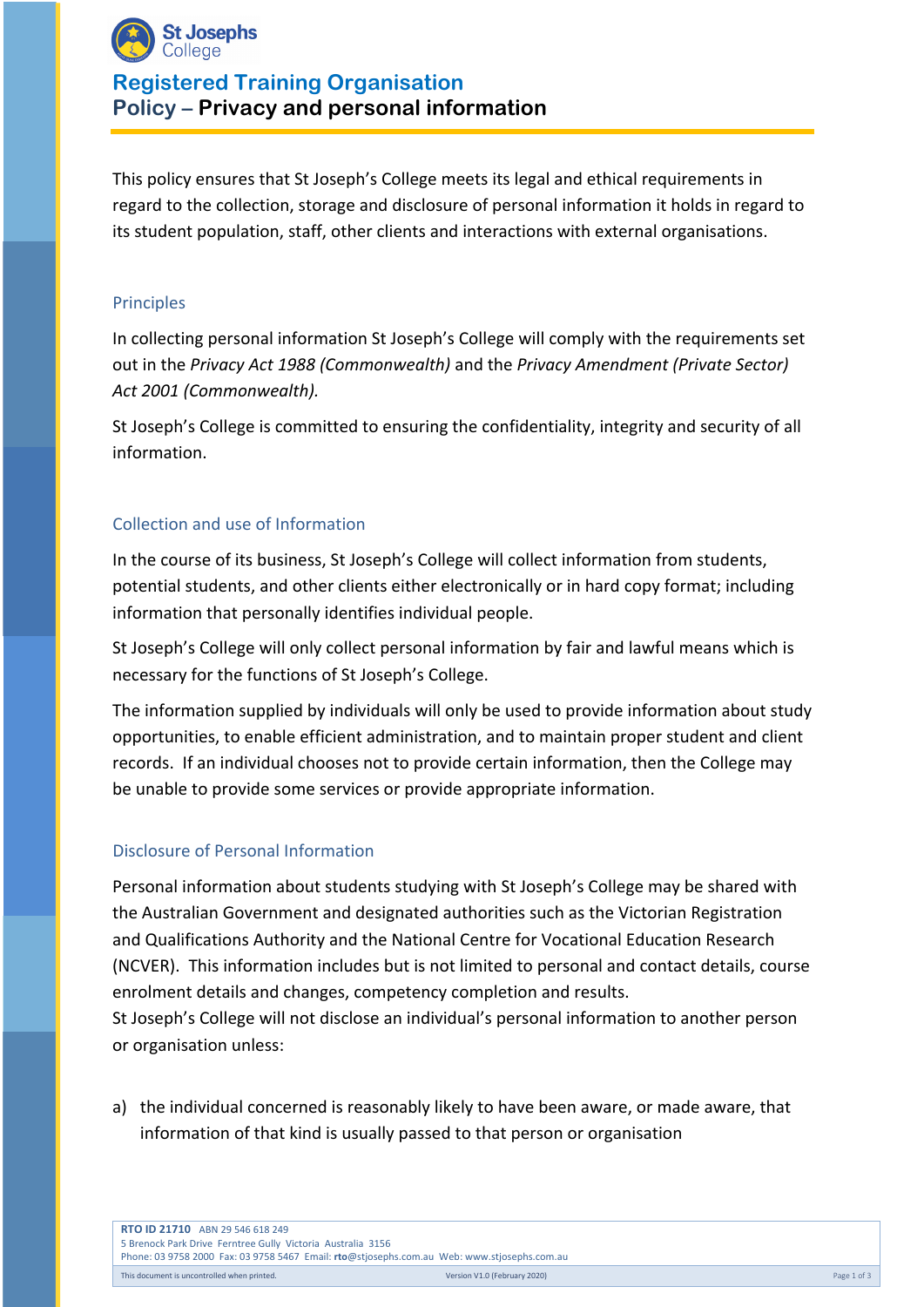

# **Registered Training Organisation Policy – Privacy and personal information**

- b) the individual concerned has given written consent
- c) St Joseph's College believes on reasonable grounds that the disclosure is necessary to prevent or lessen a serious and imminent threat to the life or health of the individual concerned or of another person
- d) the disclosure is required or authorised by or under law; or
- e) the disclosure is reasonably necessary for the enforcement of the criminal law or of a law imposing a pecuniary penalty, or for the protection of the public revenue

Any person or organisation to whom personal information is disclosed as described in this policy is not permitted to use or disclose the information for a purpose other than the purpose for which the information was supplied to them.

Where personal information is disclosed for the purposes of enforcement of the criminal law or of a law imposing a pecuniary penalty, or for the purpose of the protection of the public revenue, St Joseph's College shall include in the record containing that information, a note of the disclosure.

#### Security of Personal Information

St Joseph's College will take all reasonable steps to ensure that any personal information collected is:

- a) relevant to the purpose for which it was collected
- b) up to date
- c) complete; and
- d) accurately recorded

St Joseph's College will securely store all records containing personal information and take all reasonable security measures to protect such personal information from unauthorised access, misuse or disclosure.

### Right to Access Records

Students can access their own training records at any time by contacting the Head of Pathways. Depending on the nature of the request students will either be provided with the information immediately or will be advised that the information will be provided to them after the information has been extracted from our recording systems. Records that have been securely archived off site may take some days to access.

Only the individual concerned will be given access to the records, proof of identification will